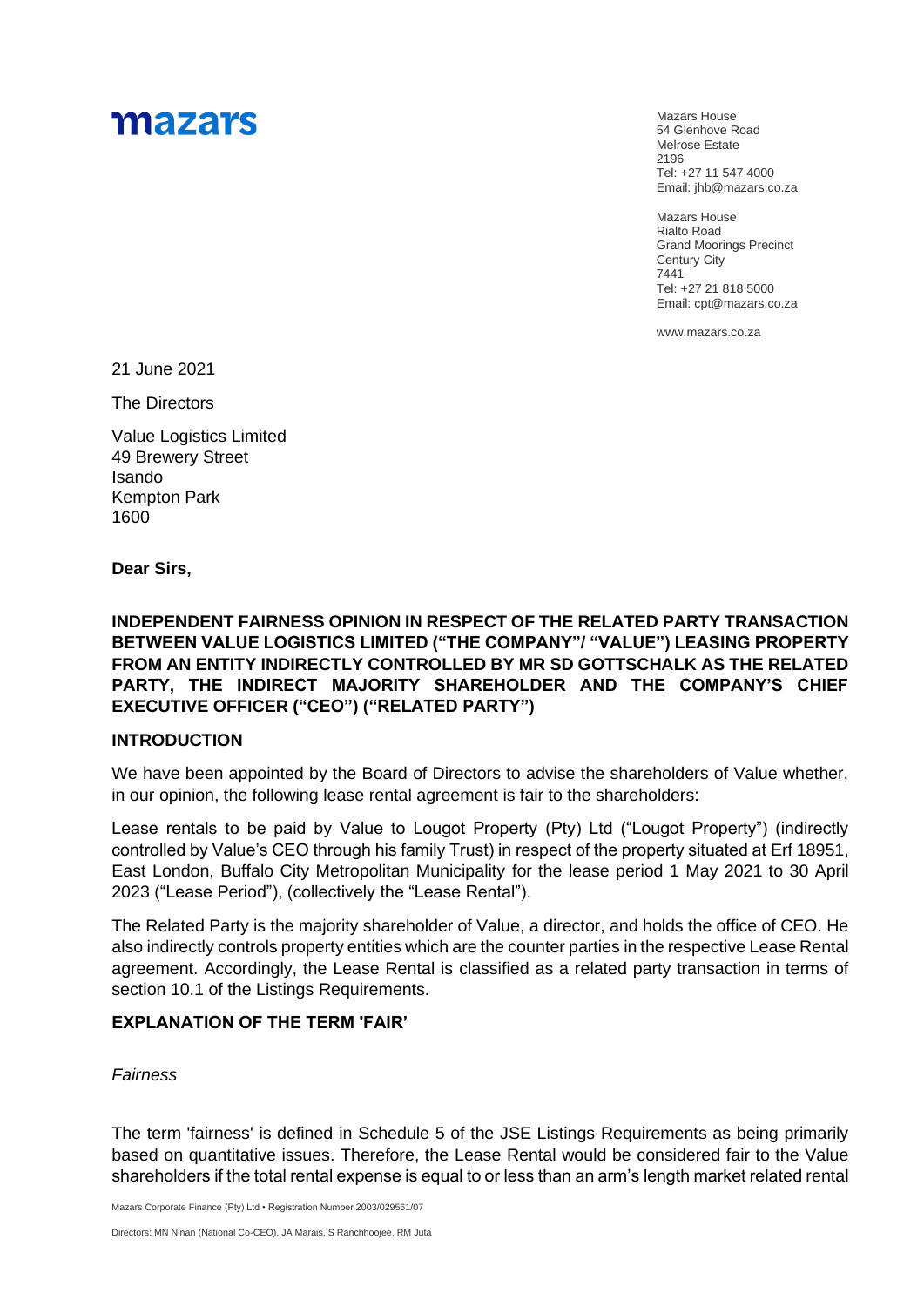range of similar properties. Consideration was also given to potential costs to the business if the operations were to be relocated to new premises.

### **ASSUMPTIONS**

We arrived at our opinion based on the following assumptions:

- Current economic, regulatory and market conditions will not change materially;
- That reliance can be placed on the signed lease agreement:
- That reliance can be placed on the independent assessment property valuation report as included in the report signed 16 February 2021 performed by PropValAssist Valuers of the open market rentals of similar properties in relation to Erf 18951, East London, Buffalo City Metropolitan Municipality; and
- Where relevant, representations made by management and/or directors (including the Independent Chairman and excluding the CEO) were corroborated to source documents prepared by third parties, independent analytical procedures performed by us and by examining and analysing external factors that influence the business.

#### **SOURCES OF INFORMATION**

In the course of our analysis, we relied upon financial and other information obtained from management together with industry related and other information available in the public domain. Our conclusion is dependent on such information being accurate in all material respects.

The principle sources of information used in formulating our opinion regarding the Lease Rental includes:

- Corroborating source documentation as provided by management;
- Signed lease agreement entered into between Value and Lougot Property;
- Independent assessment property valuation report as included in the report signed 16 February 2021 performed by PropValAssist Valuers of the open market rentals of similar properties in relation to Erf 18951, East London, Buffalo City Metropolitan Municipality. Refer to the 'Procedures' below for our assessment of the independent property valuer and their related report;
- Information and assumptions made available by and from discussions held with executive directors of Value in terms of the rationale for the Lease Rental; and
- Publicly available information relating to Value and other competitors in the sector that we deemed to be relevant, including company announcements.

We obtained the information through:

- Conducting interviews with management, directors and senior staff members;
- Obtaining corroborating evidence from third parties such as property experts; and
- Extracting information from the internet and the press.

We satisfied ourselves as to the appropriateness and reasonableness of the information with reference to:

• Review of the independent assessment as included in the report signed 16 February 2021 performed by PropValAssist Valuers of the open market rentals of similar properties in relation to Erf 18951, East London, Buffalo City Metropolitan Municipality. The subject property was originally inspected on 1 June 2016. The independent valuation took heed of the requirements of SAPOA. The valuation performed on 16 February 2021 is a new and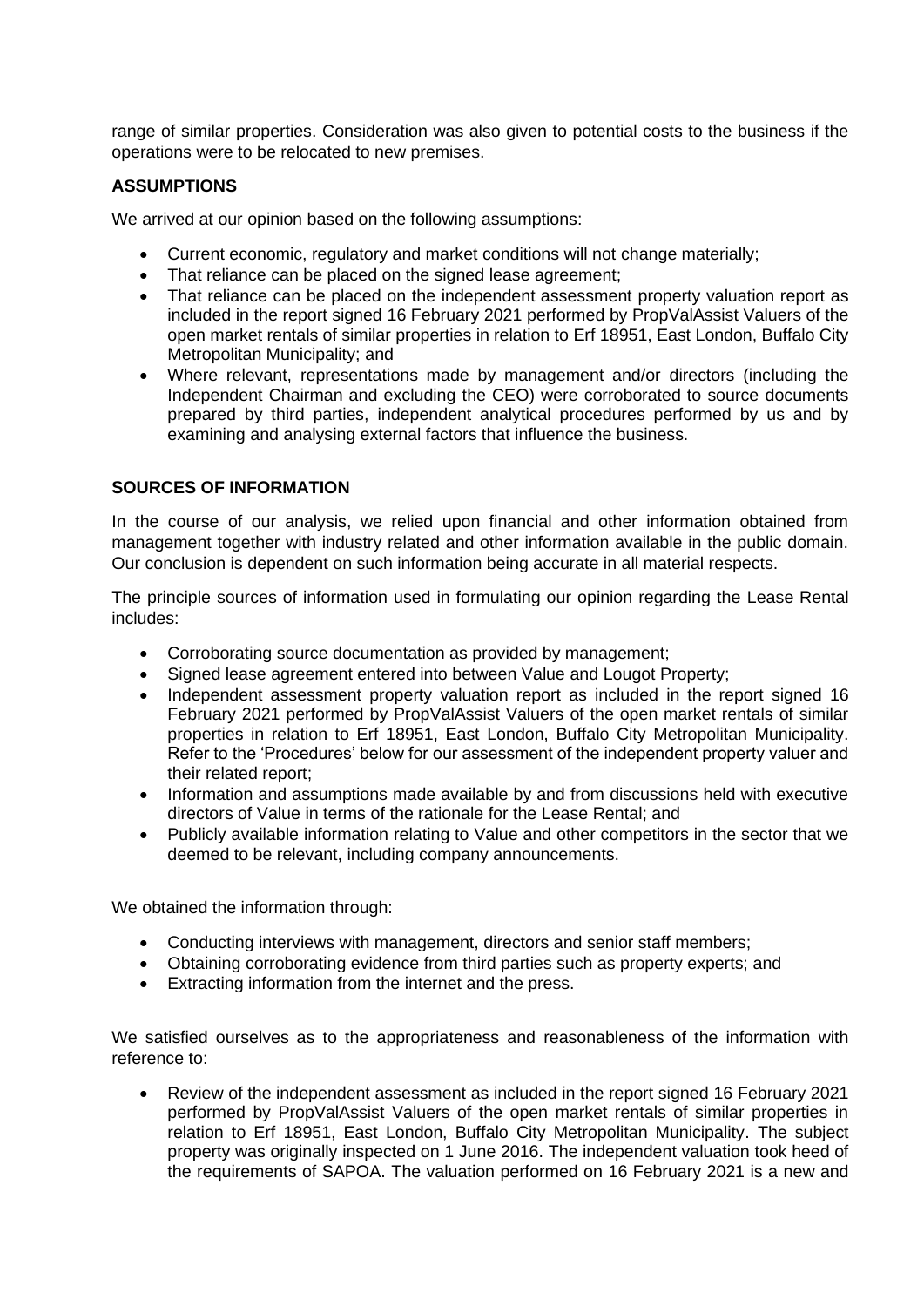revised valuation, taking into account the current market as well as micro and macroeconomic conditions. This report includes amongst others, an assessment of the condition of the properties, recent sales of comparable properties and rentals of comparable companies. The valuation review performed on 16 February 2021 is the first valuation since 1 June 2016. From discussions with management, as well as review of the independent assessment report, properties are all properly maintained to the same standard and there have been no changes or additions to the said properties since the original inspection date;

- Satisfied ourselves that no material or adverse changes to the market related rental range sourced and used from the valuation report between the date of the valuation report and the date of the opinion;
- A review of the qualifications of the valuer, the valuation methodology utilised and the reasonableness of assumptions utilised in the independent property valuation. We confirm that we are satisfied with the methodology and assumptions utilised in assessing market related rentals in this valuation of the property;
- A review of comparable market lease rentals for the specific property area;
- Understanding the industry in which the company operates; and
- Assessing whether replies from management on certain issues were corroborated by third parties and documentary evidence.

#### **LIMITING CONDITIONS AND RELATED PARTY RELATIONSHIPS**

We have relied upon the accuracy of information provided to us or otherwise reviewed by us, for the purposes of this opinion, whether in writing or obtained through discussion with the management of Value. We express no opinion on this information.

There were no limiting conditions, or any restrictions of scope imposed by the client whilst this opinion was being prepared.

Our opinion is based on current economic, regulatory, market as well as other conditions. Subsequent developments may affect this opinion, which we are under no obligation to update, review or re-affirm.

This letter and opinion are provided solely for the benefit of the shareholders of Value in connection with and for the purposes of their consideration of the Lease Rental.

There is no relationship between Mazars Corporate Finance (Pty) Ltd ("MCF") and any other parties involved in the Lease Rental. MCF has no shares in Value or any other party involved in the Lease Rental. MCF's fees are not payable in shares.

Each shareholder's individual decision may be influenced by such shareholder's particular circumstances and accordingly each shareholder should consult an independent advisor if in any doubt as to the merits or otherwise of the Lease Rental.

#### **PROCEDURES**

In order to assess the fairness of the terms and conditions relating to the Lease Rental, we have performed, amongst others, the following procedures:

- Reviewed the signed lease agreement entered into between Value and Lougot Property;
- Considered information made available by and from discussions held with the directors and management of Value;
- Considered the rationale for the Lease Rental;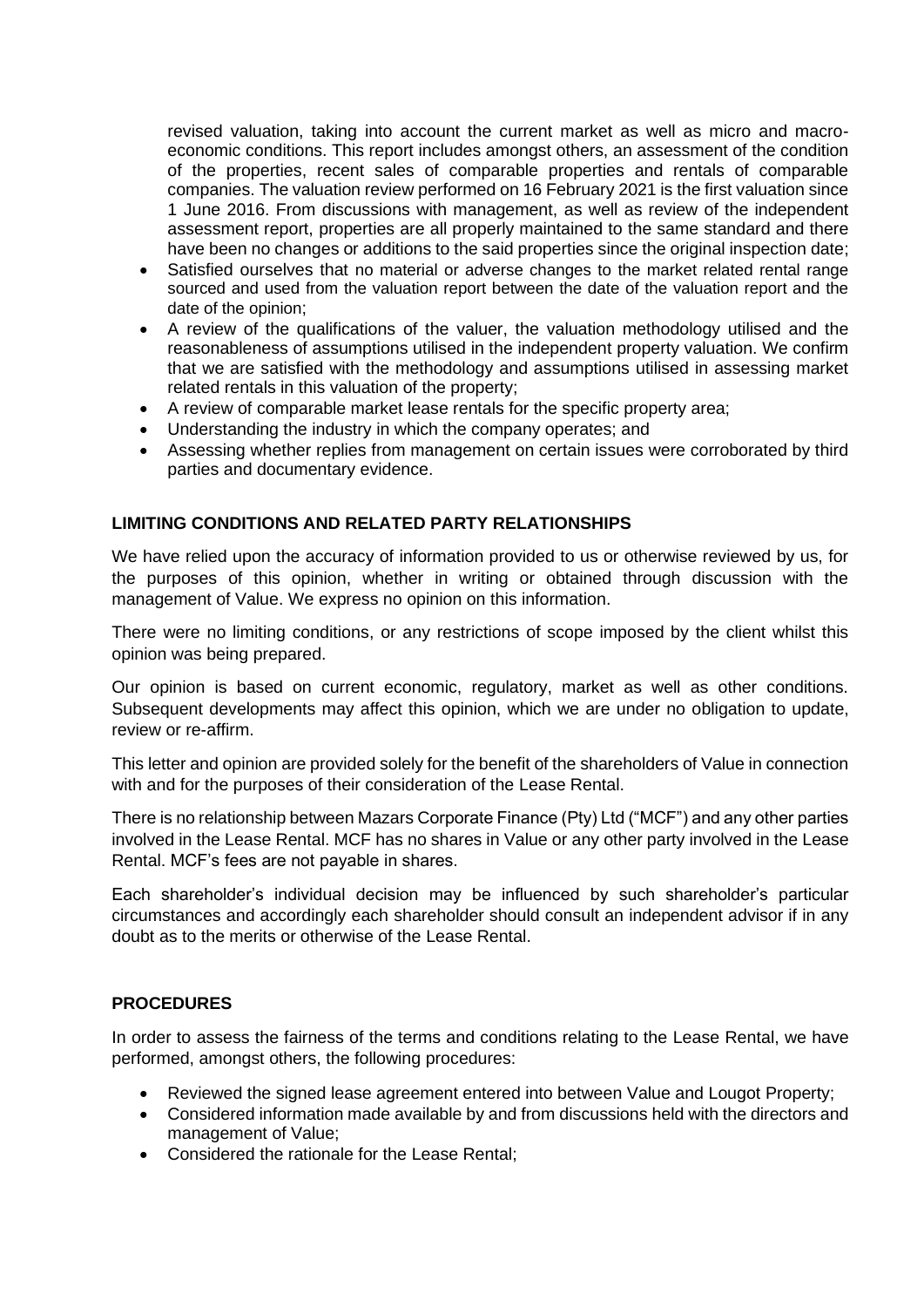- Reviewed and utilised the independent assessment property valuation report as included in the report signed 16 February 2021 performed and prepared by PropValAssist Valuers of the open market rentals of similar properties in relation to Erf 18951, East London, Buffalo City Metropolitan Municipality;
- We have satisfied ourselves with the valuation methodology and overall valuation report produced by PropVal Assist in that it is an appropriate determination of open market value of similar properties in relation to Erf 18951, East London, Buffalo City Metropolitan Municipality;
- Quantitatively compared the rental expense per square meter as per the lease agreement, taking account of the total rental and area of the property, to a range of arm's length market related rentals provided in the independent assessment report;
- Reviewed the independent assessment report to confirm that comparable properties were in a similar area as well as of similar size, grade and type, where practicable;
- Relied on PropValAssist Valuers' conclusion that the rental is considered market related; and
- Consideration was also given to potential costs to the business if the operations were to be relocated to new premises.

We believe the above procedures commercially justify the conclusion outlined below.

## **CONFIRMATION OF PERFORMANCE OF VALUATION AND VALUATION METHODOLOGY**

We confirm that we have assessed the fairness of the Lease Rental by comparison of the lease expenses paid to the market related rental paid for similar properties as quoted in the independent assessment report. This includes a recommendation by PropValAssist of a fair market related annual escalation of the Lease Rental. The annual escalation recommended (6%p.a.) in the PropVal Assist valuation, is the escalation applied in the Lease Rental Renewal. After consideration of the assessment performed by PropValAssist, in relation to comparable market rentals and escalations, as well as the current market expectation of rental escalations, we believe the escalation applied is fair.

We have placed reliance on the independent assessment performed by PropValAssist Valuers of the open market rental of Erf 18951, East London, Buffalo City Metropolitan Municipality. We have placed reliance on PropValAssist Valuers' conclusion that the rental is considered market related.

Key value drivers to the assessment of fairness are as follows (as included in the independent valuation report):

#### **Internal:**

- Comparable market related rentals of similar properties;
- Lease annual escalations (6% p.a.):
- Square meters per the lease agreements; and
- Duration of lease period (2 years).

A comparison of internal key value drivers was made to comparable properties within the independent report for reasonability purposes. No inconsistencies were noted.

#### **External:**

- Stability of the economy and other macroeconomic factors;
- Both long-term and short-term inflation rates; and